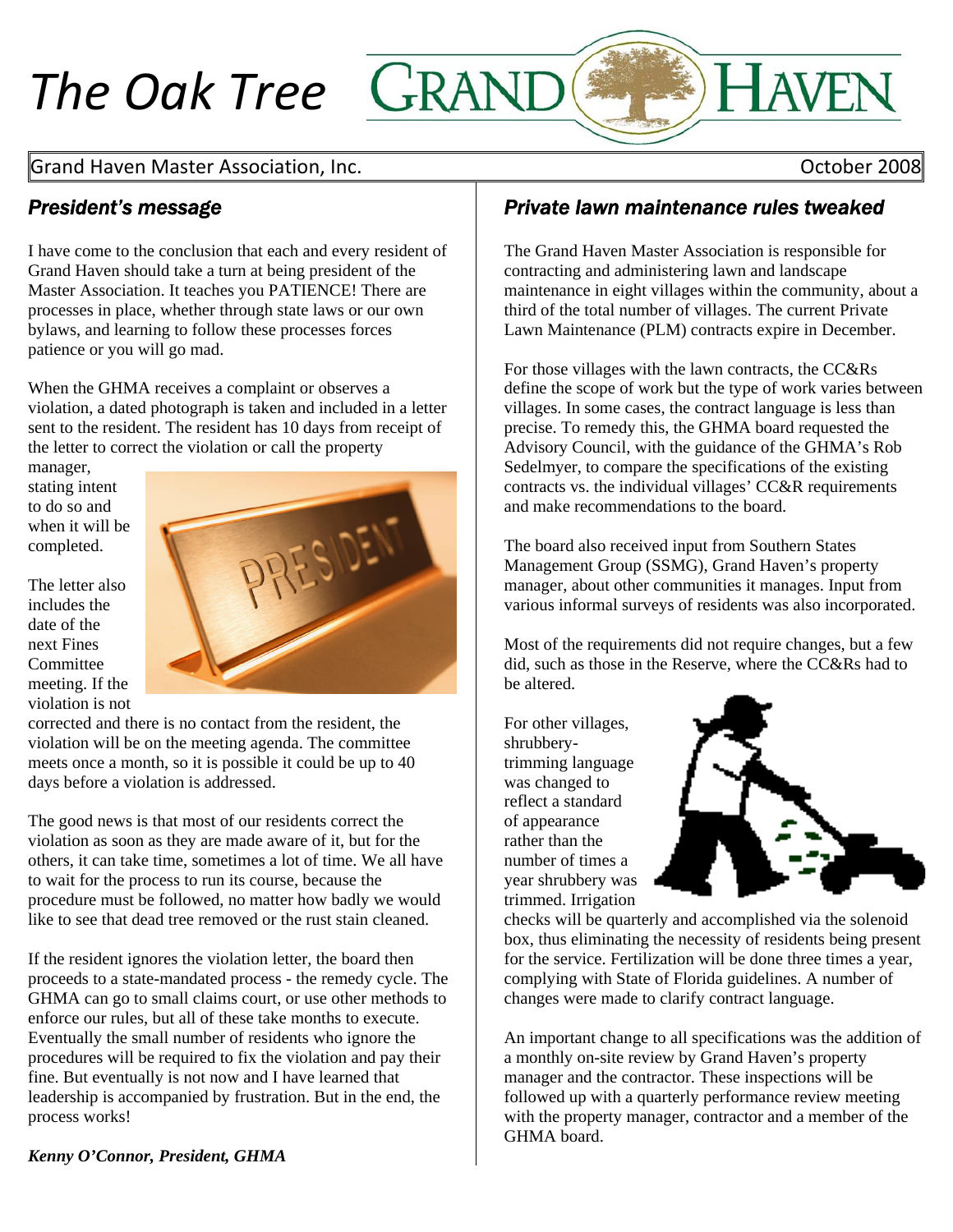## *Grand Haven: The history*

*Third of a series* 

*By Art Dycke* 

*Editor's note: The last issue of* **The Oak Tree** *covered the second chapter in the history of Grand Haven, the years 1968-1995. ITT, the original planner, had received authorization to build the Grand Haven development that currently exists, known at the time as River Club. During that period, the ITT Community Development Corporation (ICDC) built new neighborhoods, a shopping center, an I-95 intersection, schools, industrial parks, a bridge across the ICW, and Hammock Dunes, but the community that later became Grand Haven was still undeveloped.* 

 *ITT started planning River Club in 1987 and submitted an application for the River Club, describing it as a Planned Unit Development (PUD) with 1,812 residential units on approximately 861 acres. While ITT completed many other projects in this area, its development of River Club/Grand Haven was not to be. In August 1995, ITT sold the undeveloped land known as the River Club to Lowe Enterprises.* 

ITT had also sold 3,000 acres of its adjacent Graham Swamp property to the St. Johns River Water Management District, now part of the swamp preserving the Grand Haven Conservation Area. Aerial photography and ITT sales maps in 1993 showed only heavy vegetation within the boundaries of River Club, with the exception of a small portion of Roberts Road along the ICW.

This vacant wilderness known as River Club now had a new developer. Lowe purchased 200 acres from ITT on August 31, 1995, with an option to purchase the remainder of the property within a year - which it subsequently did. The company also acquired the ITT residential construction company and two sales offices - one of them being the "blue roof" building at Palm Coast Parkway and Old Kings Road.

 The Articles of Incorporation for the River Club Master Association, Inc. were filed on November 7, 1995, and Lowe changed its local business name to Grand Haven/Palm Coast Inc. The board of directors consisted of Robert D. (Bob) DeVore, Michael E. Hulme, and Edward R. (Bobby) Ginn III, who was to be president of the association. DeVore was the ITT construction project manager who built the Palm Harbor shopping center in 1978, in addition to other projects. Ginn had been a developer in Hilton Head.

Finally, the pieces were in place to start development, sell lots, and build houses for the first pioneers. Surveys were made, plans were devised and the bulldozers went to work. Grand Haven resident Ardis Dzimian recalls bicycling on the first dirt entry road and encountering displaced wild pigs followed by a large brood of piglets. John Rybacki and others described the site as "bulldozers flattening all the trees, with just one dirt road going to a small spot where the mango trees had been cut down."

According to Rybacki, "you could see the ICW. Everything was still a jungle. I was standing on one cleared area and was told that it would soon be the middle of a lake!"

 My wife, Louise, and I visited that "small spot" in a boat and tried to imagine what life could be like living here. I thought that pioneer land purchasers in Grand Haven needed lots of vision to stake their future on the development of this "jungle."

A 1995 site plan illustrating the developer's concept was provided by present LandMar sales executive Diane Thornton, who said that "free golf for life" was offered in those days as an enticement to buy.



That site plan showed only one road that began at what was to become Lake Haven Village, and continued only as far as the current site of the village center. There it turned east to the ICW. It was in that area, where the clubhouse now stands, that a commercial section, with shopping and restaurants, was planned. There were no roads south of the village center area. The site plan also showed only 14, not 18, holes of golf.

 It took people with a active imagination to see the potential. Al and Jackie Van Nieuwenhoven of 21 Shinnecock Drive were the second buyers on their block and the third to move in. Their neighbors at #19 were Norm and Jutta Ramponi (who now live in The Crossings) and Garner and Fran Hargrove at #23.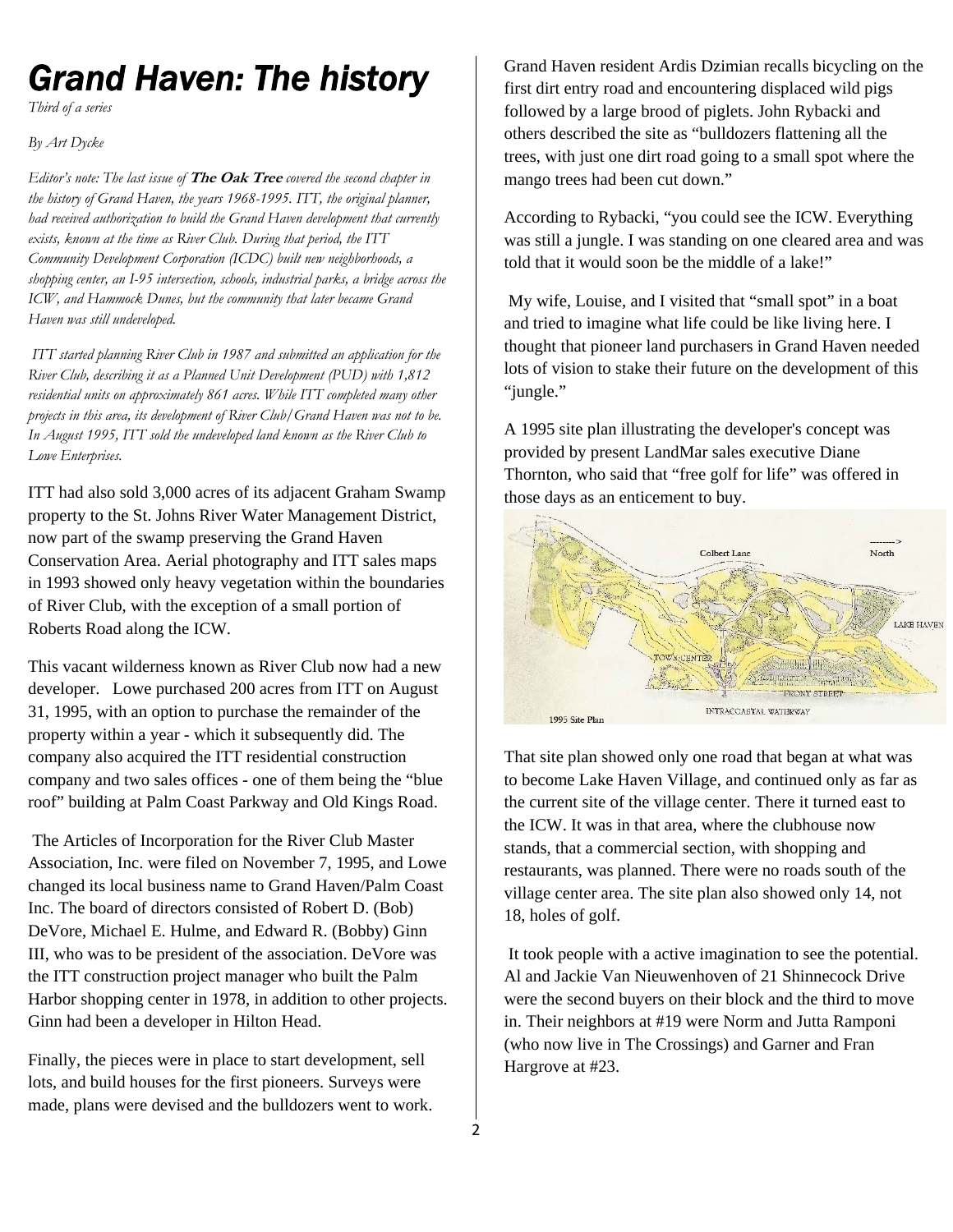"When we picked out our lot, our block looked like a beach not a house in sight on this side of the lake and only a few on the other side," says Jackie (her husband is known around Grand Haven as Al Vann). "When we came down to visit our decorator, there was a dead alligator lying in the back of the house near the lake. We thought, "Is this a bad omen?"

"Ceci Anderson was our sales associate from Pulte and we found out later our house was the first one she ever handled. She watched over the construction like it was her own house (we lived in New Jersey and couldn't be here) and we were very pleased with the outcome."

The Vanns still had a child in high school when they closed in January of 1999 so did not move in until July. They saw other homes being built and walked through them all.

"We met each neighbor on our block and had the first block meeting at our house - I think 17 people attended," Jackie recalls. "We had block parties and stopped at each other's homes all the time."

In those early days, according to Jackie, there were lots of parties and lots of nights out at the village center. Al and David Downs sang karaoke, and Crystal the bartender sang "Me and Bobbie McGee."

Al and Jackie say their children would call and leave messages, asking, "Aren't you ever home?"

"Many people have moved away from the block, Jackie adds, "and we don't know as many people, though we still have a great block. I still feel I can stop by anyone's house if I need anything and there will always be someone to watch our house if we go away, and we'll be there for them. And there is always someone organizing the preparation of meals if someone is ill."

Grand Haven's history continues in the next issue of The Oak Tree, with "The Pioneers of Lake Haven and Front Street." The article will feature the people and events in the first two Grand Haven neighborhoods, Lake Haven, with Don and Dee Glass recalling the old days, and Front Street, with memories from Bill and Irene Klingenberg.

**Art Dycke is the historian for the city of Palm Coast. He and his wife, Louise, are long-time residents of Grand Haven. There is still time to submit photos and experiences for this ongoing series. For more information, call Art at 446-8636.** 

## *The Oak Tree seeks contributors*

The editors of *The Oak Tree* would like residents to help with ideas and topics for future issues.

Residents are welcome to write articles about something they feel may be of interest to others - a Grand Haven activity, club, happening, sporting event, etc. for this newsletter. They can also submit questions for *The Oak Tree's* Frequently Asked Questions column.

Contact Kenny O'Connor at [koconnor12@cfl.rr.com](mailto:koconnor12@cfl.rr.com) or Ray Smith at [raymondsmith@cfl.rr.com](mailto:raymondsmith@cfl.rr.com) for submissions or more information.

### **Members of the GHMA board:**

| President | Kenny O'Connor               | 446-3587 koconnor12@cfl.rr.com     |
|-----------|------------------------------|------------------------------------|
|           | Vice President Rob Sedelmyer | 447-8664 07 superman@bellsouth.net |
| Treasurer | Ray Smith                    | 445-3666 raymondsmith@cfl.rr.com   |
| Director  | Marc Dwyer                   | 437-3072 marc@knightdwyer.com      |
| Director  | Will Hessert                 | 446-5204 Whessert@cfl.rr.com       |

#### **Meeting locations**

The GHMA meets on the third Thursday of each month at 2 p.m. The location has moved from the Village Center to the Creekside Amenities Center.

The ADC meets on the first and third Wednesday of each month at 9 a.m., also at the Creekside Amenities Center.



## *The Oak Tree staff*

Kenny O'Connor, President, GHMA Ray Smith, GHMA Communications Diane S. Zeeman, Editor Troy Railsback, Production Manager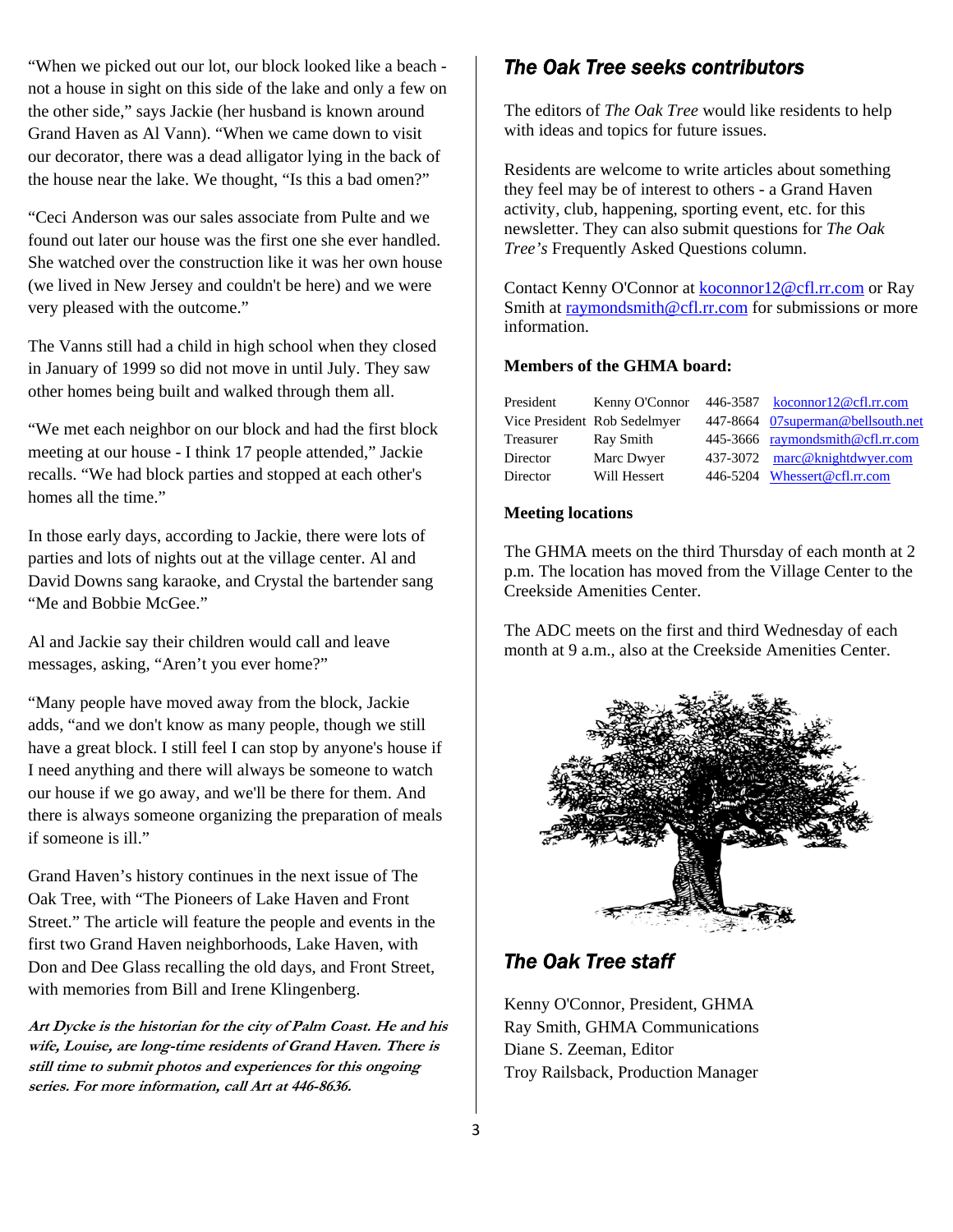## *Frequently Asked Questions (FAQs)*

**Q.** There is a house on our street with dead grass and the water turned off. Why isn't someone doing something about this? **A.** You are probably describing an abandoned property; this is the most difficult problem for the GHMA. The state statutes just don't give homeowner associations an effective remedy. After following certain lengthy procedures, the GHMA can go on



the property and cut the lawn and weeds but we cannot turn on the water. If nature does not supply enough rain, the lawn will die and stay that way until the house has a new owner.

**Q.** I want to support a political candidate for Palm Coast dog catcher. I think she is far better qualified than the depraved, incompetent, unschooled, lazy, corrupt alternative. Can I put a sign up in my yard to support the obviously better choice?

**A.** Sorry, but political signs are generally restricted in Grand Haven. We suggest you find another way to support the candidate of your choice.

**Q.** My neighbor is having loud parties after midnight on his lanai. Who do I talk to about this?

**A.** Your first recourse is to talk to your neighbor. It is always best to resolve neighborhood problems by neighbors talking to each other. Perhaps there is a mutual friend who could mention the subject, but if that doesn't work, the method of enforcement is via city ordinances. The CC&Rs do not address this subject so the GHMA is unable to help on this one. Call the sheriff's office at (386) 437-4116 when the partying becomes a problem.

**Q.** My neighbor gets a romantic sendoff from his wife when he kisses her goodbye on the street before he goes off to play golf. Can you help me get the same sendoff? **A.** The GHMA's scope is enforcement of CC&Rs on private property. Since this occurrence is "in the street" - i.e. common property - it is under the scope of the CDD, which meets on the third Thursday of the month at 9:30 a.m. in the Grand Haven room. The GHMA, which defines and enforces

the architectural standards of Grand Haven, meets at the

Creekside Amenities center on the third Thursday of the month at 2 p.m.

**Q.** I have never talked to anyone who has received a CC&R violation notice. Does the GHMA really send them? **A.** No, actually the Southern States Management Group (SSMG) sends them out. SSMG is the property manager for the GHMA. In July 2008, 157 violation letters were mailed. The good news is that the vast majority of residents responded in a timely manner.

Like any community, we have a small percentage (about three percent) that does not think the rules apply to them. This is where the Fine Committee comes in. Year to date the GHMA has collected about \$52,000 in fines.

## *Yoga classes good for all*



Yoga is a great exercise method for golfers, tennis players, walkers, and weightlifters who want to improve flexibility, balance, strength, and concentration. It's also a good way for inactive people to return to a regular exercise routine.

Grand Haven's yoga program, now entering its eighth year, began with five students and now has over 40 people enjoying weekly yoga classes. There are classes for beginners as well as one for advanced beginner/ intermediates. The beginner class is held Monday mornings from 9:30 to 11 a.m. in the Grand Haven room at the Village Center. The advanced beginner /intermediate classes are held Monday, Wednesday and Friday mornings from 7:30 to 9 a.m. Since many of participants travel throughout the year or only spend winters in Grand Haven, the program is very flexible.

There are three certified yoga instructors, all of whom have completed more than 1,000 hours of study. The fee for the classes is based on the program selected. Residents interested in learning more about what classes are appropriate for them should contact Joy Mottel at (386) 445- 3666.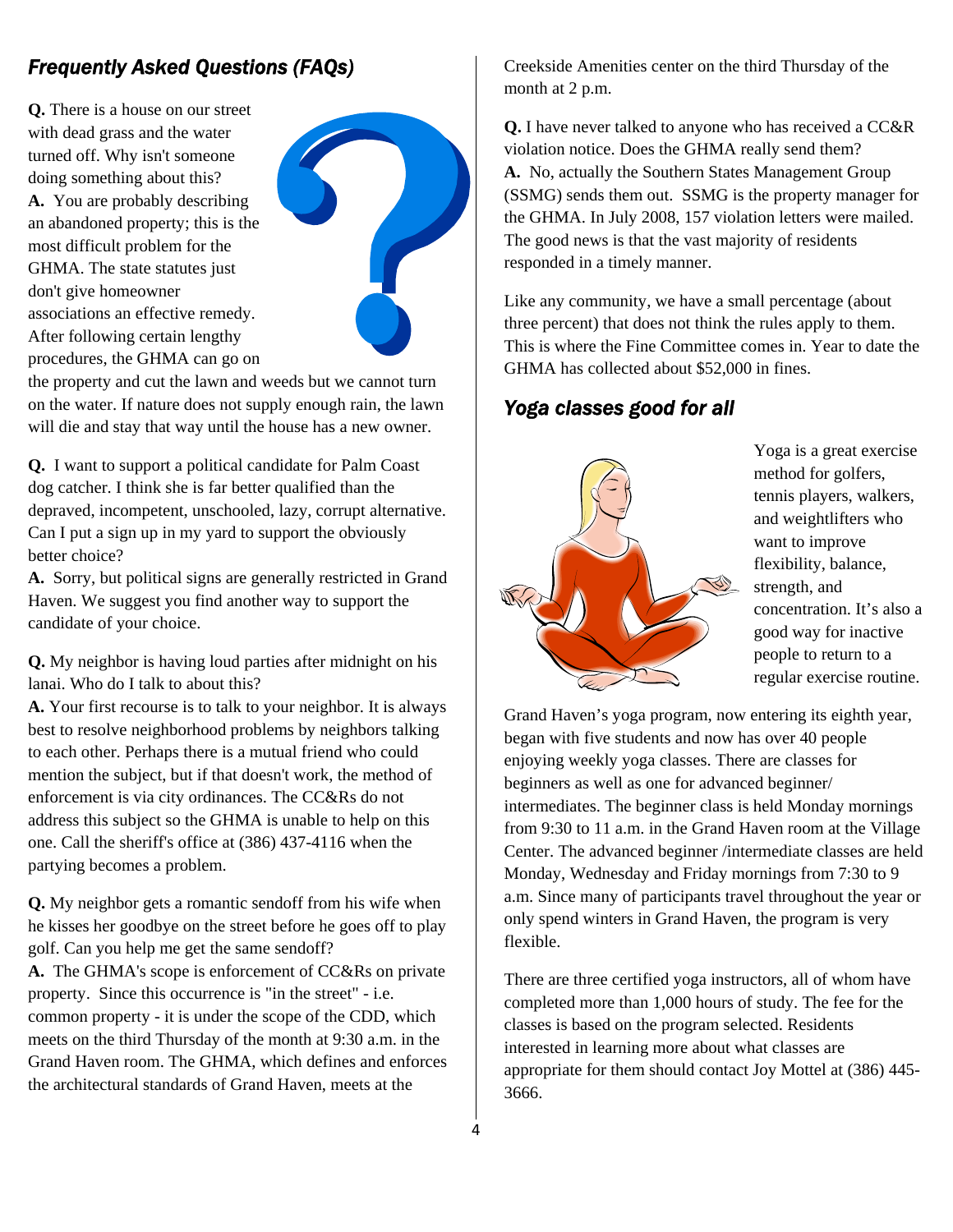From a financial standpoint, this has been an uneventful year for the Grand Haven Master Association. The board of directors estimates that the actual costs for the GHMA budget will be within \$3 per resident of the original budget.

Last year's GHMA budget required an assessment to cover costs of \$107 per resident. The prior board decided to reduce reserves and only collected an assessment of \$55 to cover the \$107 of real costs - reserves making up the difference. That worked, but only for one year. This year we go back to a no deficit-financing program - pay as you go.

The GHMA manages three budgets in addition to its own.

Budget preparation follows these steps:

- **1.** Preliminary budgets are prepared by the property manager, Southern States Management Group, for each of the four accounts.
- **2.** The budgets are reviewed by the Finance Committee - a group of volunteer residents with financial background.



**3.** The committee recommends changes to the proposed

budget. A modified budget is created.

**4.** The GHMA board adopts budgets.

The board will review the proposed 2009 budgets during its next meeting. On October 16, at the Creekside Amenities Center, the review will include:

- **1.** GHMA budget at 2:00 p.m.
- **2.** ADC budget at 2:45 p.m.
- **3.** River Club budget at 3:00 p.m.
- **4.** Private Lawn Maintenance budget at 4:00 p.m.

Resident participation and comment is encouraged. Copies of the proposed budgets will be available at the Village Center and at the Southern States Management Group office three days prior to the meetings. Copies will also be available at the meeting.

**Ray Smith, treasurer**

## *Treasurer's report Most frequent CC&R violations*

One of the major objectives of this newsletter is to inform and educate the residents on the rules of Grand Haven. The CC&Rs and the ADC guidelines define those rules.



When a resident's action breaks (or significantly bends) one of the

rules, a violation letter will be sent by Southern States Management Group, Grand Haven's management company. The resident will then have 10 days to respond to the letter, either stating the violation has been corrected and how, or giving a time frame of when he or she will be in compliance.

The most common violations are:

- **1.** Dead sod
- **2.** Rust stains caused by well water
- **3.** Dead trees
- **4.** Vacant lot maintenance
- **5.** Low-hanging street trees

Forewarned is forearmed: Avoid violations.

### *Volunteers sought for GHMA board*



standards of Grand Haven. The Grand Haven Master Association is seeking residents who would like to serve on the GHMA board. There are three open seats on the board, which enforces the architectural

Current board member Mark Dwyer has completed his term and is not seeking re-election. Two others, Ray Smith and board members, Wil Hessert and Rob Sedelmeyer, are in the A two-year commitment is required of all board members. Kenny O'Connor, are seeking re-election. The other two middle of their two-year terms.

O'Connor is the current board president; Smith is treasurer and director of communications.